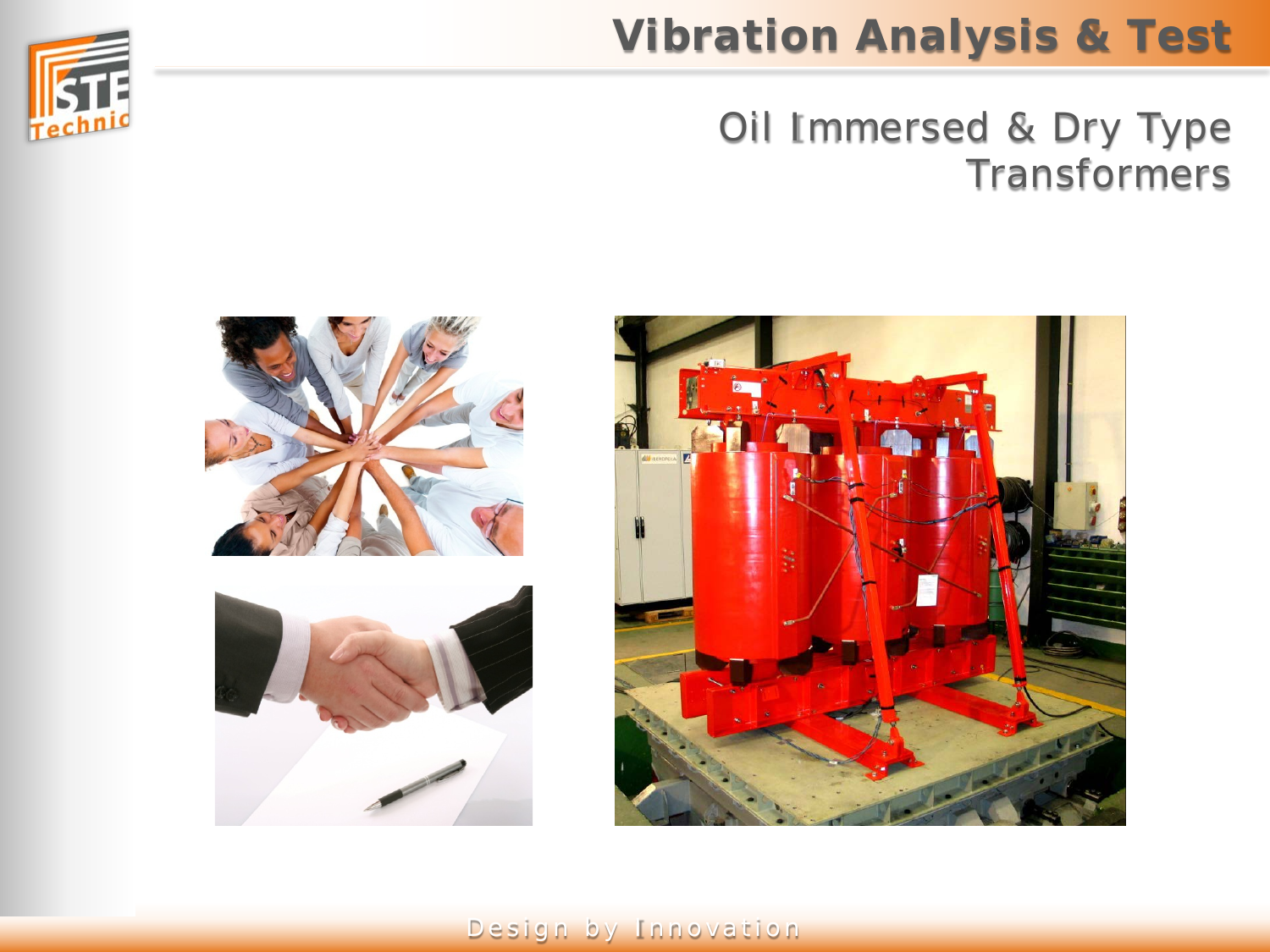## ● Service Description

– Definition

Following analysis can be done for all kinds of oil immersed and dry type transformers

- Vibration
- Shock
- Earthquake simulation

Following tests and can be done for oil immersed and dry type transformers with total weight below 10,000 kg.

- Vibration
- Shock
- Earthquake simulation
- Standards
	- EN 60068-3-3
	- EN 60068-2-6
	- EN 60068-2-47
	- IEEE 693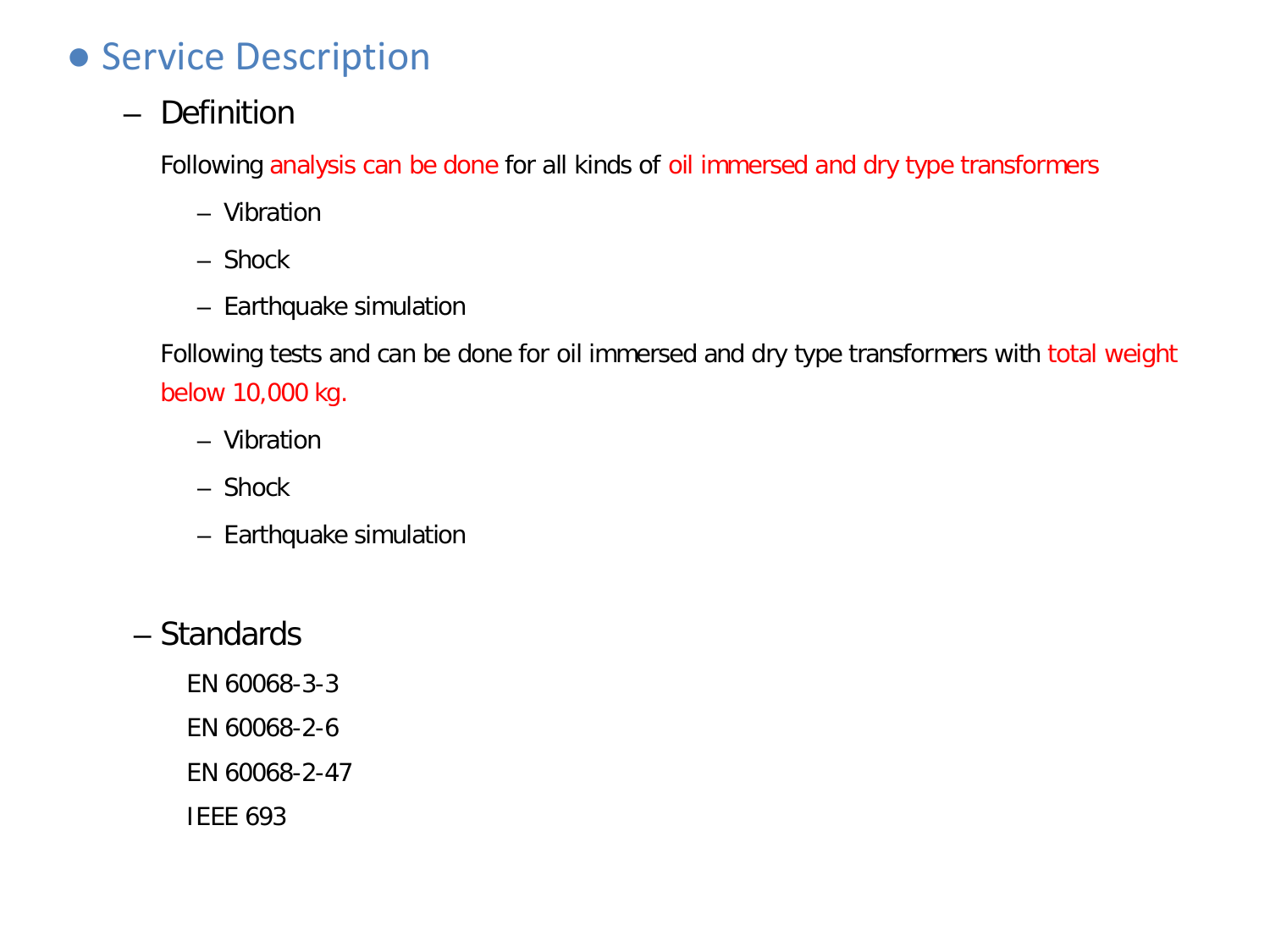### ● Simulations

#### – Vibration, Shock and Earthquake Simulations by FEA

FEA (finite element analysis) consists of a computer model of a material or design that is stressed and analyzed for specific results. It is used in new product design and existing product refinement. It is possible to verify a proposed design will be able to perform to the client's specifications prior to manufacturing or construction. Modifying an existing product or structure is utilized to qualify the product or structure for a new service condition. In case of structural failure, FEA may be used to help determine the design modifications to meet the new condition.